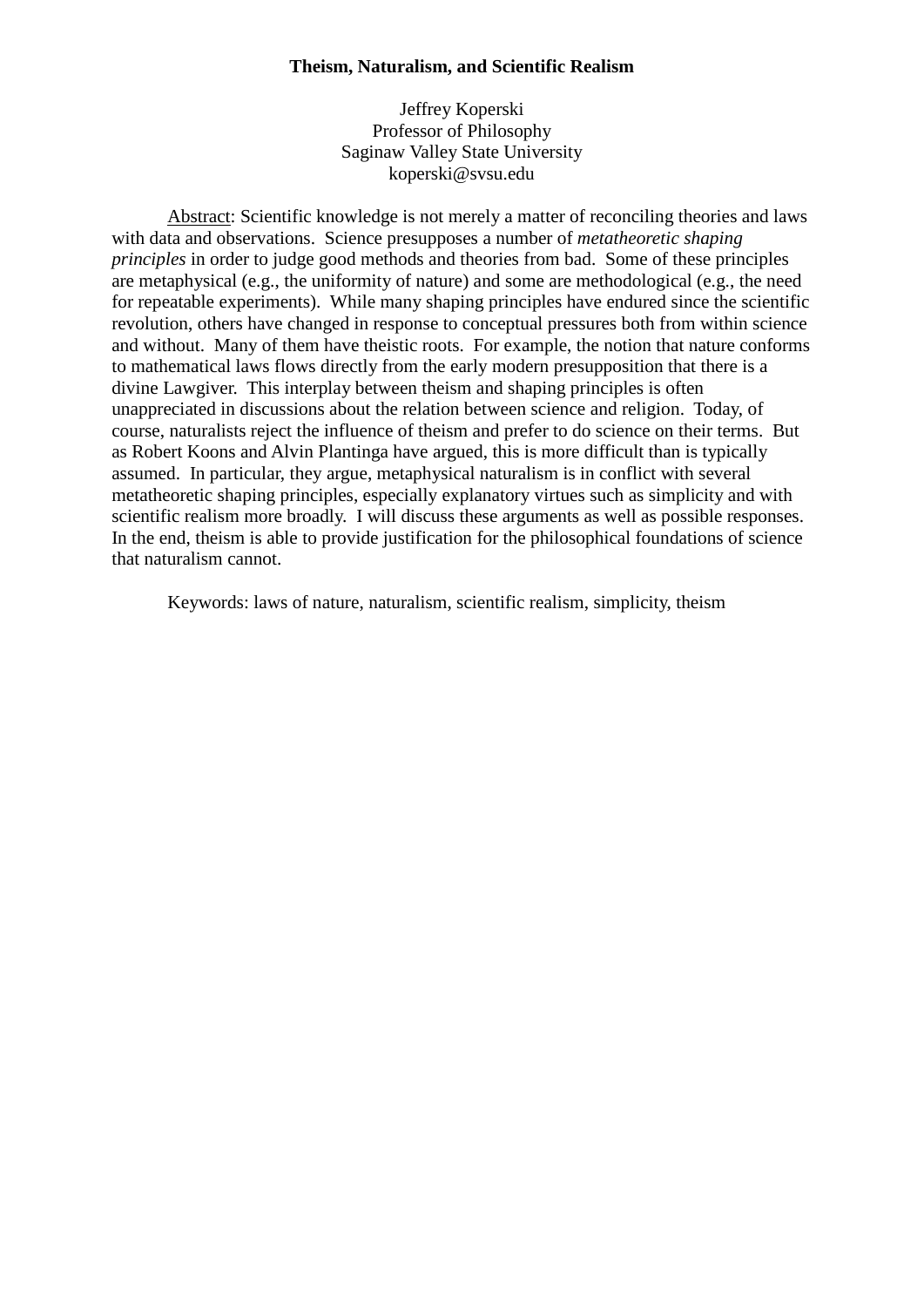Science and religion, we often told, have had a poor and sometimes hostile relation for several centuries. Between rigorous empirical methods and the discovery of the laws of nature, theism is left with no real intellectual work to do. This and more is the received wisdom of naturalism.<sup>[1](#page-1-0)</sup> But is it true?

To answer that question, let us begin with a simple pyramid model for the overall structure of science. The base constitutes "the data": observations, experiments, and simulations. The second layer organizes and explains what is in the first by way of laws, theories, and models. For present purposes, the top level is the most important and also the least recognized, what I call *metatheoretic shaping principles*.[2](#page-1-1) This is where the philosophy of science and science proper blend into one another. Among other things, such principles help determine what good theories look like, as well as how one should proceed in their development. Some shaping principles are metaphysical. Foremost among these is the primacy of laws: The universe is governed by a set of regularities, the laws of nature. Philosophers actively debate different ways of understanding laws, sometimes reducing them to something more basic, sometimes deflating them to be less metaphysical. Whatever one's views, the utility of laws in science must be accounted for one way or another.

A related shaping principle is the uniformity of nature. This is uniformity across space and time. This principle says that the laws of nature are the same now as they always have been, and the laws are the same here as they are everywhere else in the universe. In other words, nature does not make dramatic changes, at least at the level of laws. This provides the stability required for induction and successful predictions.

Shaping principles regarding causation have changed over time. The early modern period starts with the rejection of Aristotelian causes other than efficient causation. Under the new mechanical philosophy, nature was thought to work only by way of contact forces. (This is the principle that Newtonian gravitation seemed to violate, much to the dismay of Newton's contemporaries.) There was also Leibniz's Law of Continuity, which says that "nature makes no leaps." Change from one system state to the next is always continuous. While that principle was important for the development of differential equations, it was overthrown by quantum mechanics.

Epistemic shaping principles include the demand for repeatable observations and procedures for conducting experiments. This is also where the so-called "explanatory virtues" are found. Good explanations embody simplicity, testability, fit with background knowledge, empirical adequacy, and in some sciences mathematical elegance. Richard Swinburne has argued that among these simplicity is the most important, especially for resolving cases of underdetermination of theory by data (Swinburne 1979, 55). For my part, I do not see that any particular virtue trumps any of the others.

That there are such principles that govern the development of science is not news to philosophers. What we often pass by, however, is that many have theistic origins. The laws

<u>.</u>

<span id="page-1-0"></span><sup>1</sup> Throughout this paper, 'naturalism' refers to the metaphysical thesis that there are no supernatural entities. I am not referring to the weaker idea of *methodological naturalism* that says science should proceed without reference to supernatural entities, regardless of whether they exist.

<span id="page-1-1"></span><sup>2</sup> That term and this model has its roots in the work of Del Ratzsch. See (Ratzsch 2001, chap. 7) and (Koperski 2015, chap. 1).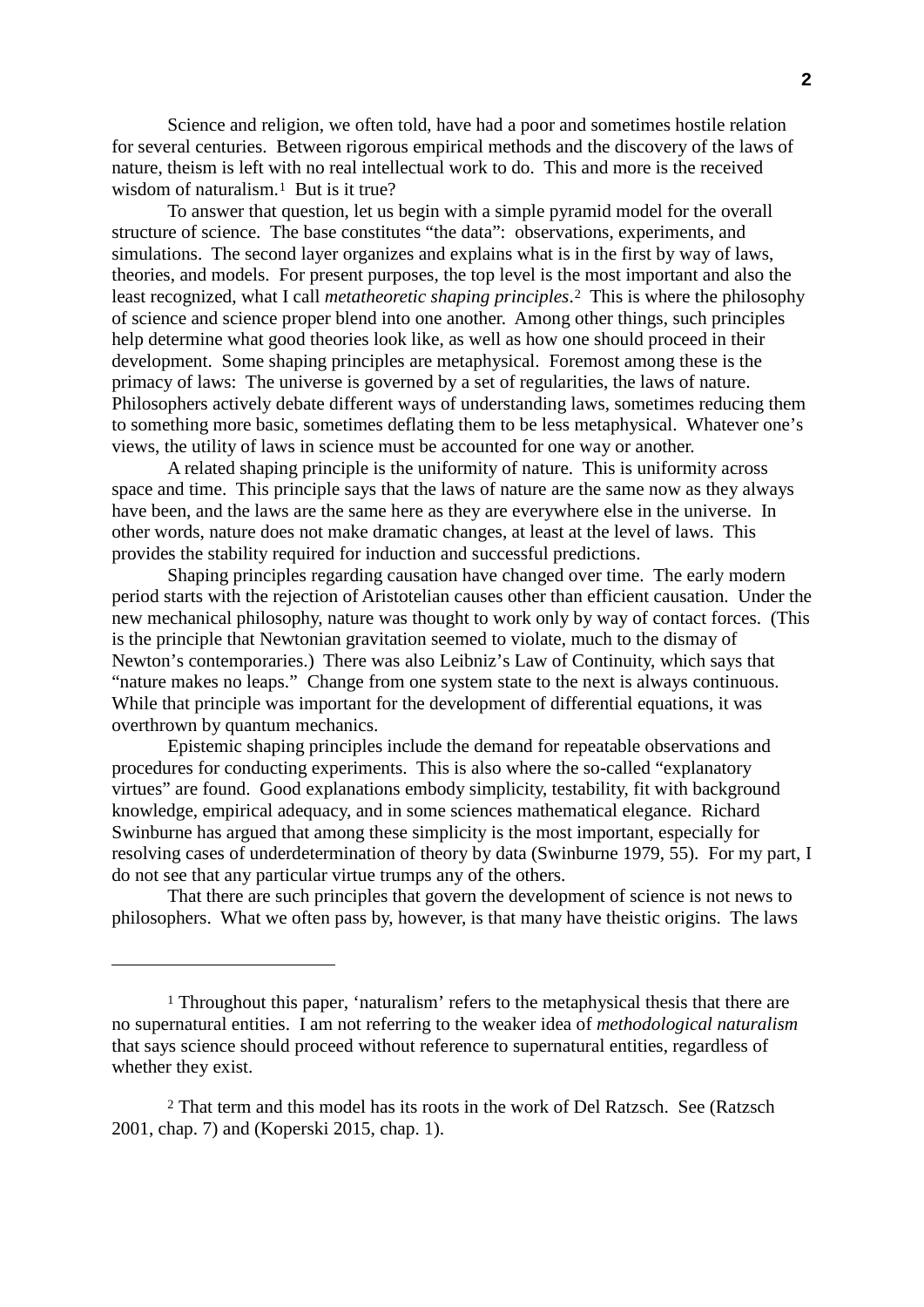of nature themselves are the clearest examples. For the early moderns, the existence of laws was straightforward: kings proclaimed the laws for a country; God decreed the laws for nature. This was a radical change from Greek thought. Of course, Aristotle believed in the orderliness of reality, but he attributed it to the internal essences of things. Rocks fall straight down because that is what their essence dictates. Fire goes up because that is what it does by nature. But laws are not part of that picture. Laws in Greek thought were matters of politics. Nature is one realm; government is completely different. The idea of a "natural law" was something of an oxymoron.

Matters had changed dramatically by the  $17<sup>th</sup>$  century. Between theism and mechanistic philosophy, the idea that God designed the universe by way of mathematical laws became the norm. Those were the principles in Newton's *Principia*. The uniformity of those laws, Newton argued, is due to God's omnipresence (*Opticks* 1730 Query 31). That they do not change over time, said Descartes, is because of God's immutability (*Principles of Philosophy* 1644 II 36).

Simplicity and parsimony were also defended on theological grounds throughout the modern era (Sober 2015, 22–51). This is somewhat ironic, given how Ockham's Razor is used against theism these days. Earlier thinkers tended to start with God and then infer parsimony as something we should expect from a rational creator. By the 19<sup>th</sup> century, the inference was flipped. Now the simplicity of the laws was used as an argument for God's existence. As for mathematical elegance, Kepler believed that "God has established nothing without geometrical beauty" (1952, 1025).

More surprising is how theism motivated empirical observations and experimentation. It begins with the idea that God had many options available in creation, including which laws to ordain and which specific mechanisms to employ. Since these choices were rooted in God's will rather than his intellect, the only way to discover them was through observation. Natural philosophers could not merely reason out the implications of this or that substantial form, as mathematician Roger Cotes put it in the preface of the 2nd edition of Newton's *Principia*:

[This] world, so diversified with that variety of forms and motions . . ., could arise from nothing but the perfectly free will of God directing and presiding over all.

From this fountain it is that those laws, which we call the laws of Nature, have flowed, in which there appear many traces indeed of the most wise contrivance, but not the least shadow of necessity. These therefore we must not seek from uncertain conjectures, but learn them from observations and experiments. ([1687] 1962, xxxii)

In other words, empiricism itself originally had a theological basis.[3](#page-2-0)

-

For this to work, God had to design our reason and senses so that we could make discoveries, something like what the medievals called the "adequation of the intellect to

<span id="page-2-0"></span><sup>3</sup> This generalization fits Newton and his followers better than Leibniz or Descartes. For Leibniz, God's choices were constrained by the Principle of Sufficient Reason. And while Descartes was an arch voluntarist, he thought we could make valid inferences about the laws of motion based on God's immutability. See (Harrison 2013).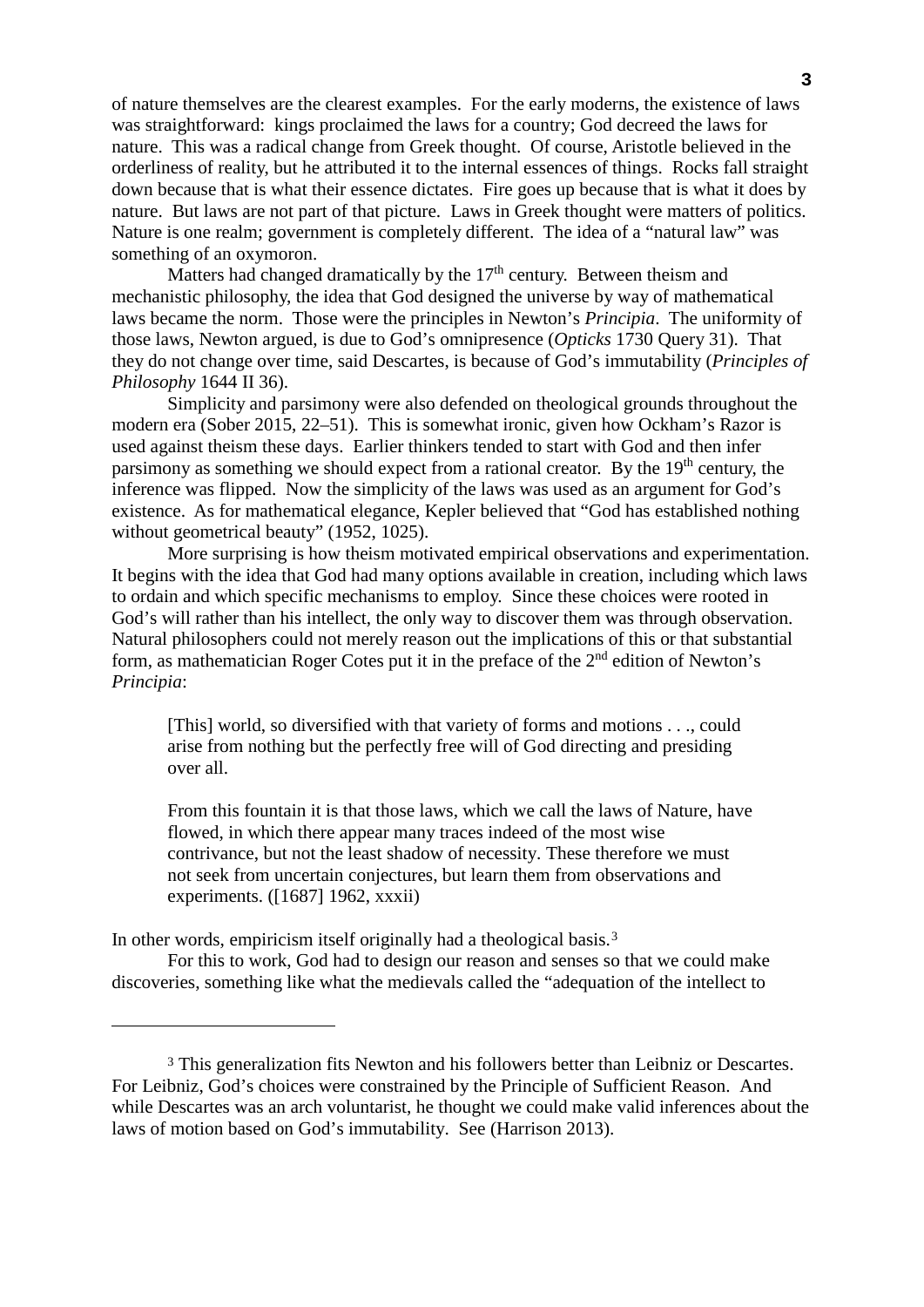reality" (Plantinga 2011, 269). Kepler put it this way: "Those laws are within the grasp of the human mind. God wanted us to recognize them by creating us after his own image so that we could share in his own thoughts…" (Plantinga 2011, 277). Between the rational design of the universe and our God-given ability to discern it, early modern thinkers got very close to what is now called scientific realism.

There are other examples, but these are sufficient to make the point: several of the foundational metaphysical and epistemological principles that scientists still accept as "the way things are" and the best means of proceeding had their roots in theism.

So then, what happens if that foundation is removed? What is the naturalistic philosopher to do with the laws of nature, for example? Nancy Cartwright gives one clear answer:

I think in the concept of law there is a little too much of God. We try to finesse the issue  $\ldots$  [but] in the end the concept of a law does not make sense without the supposition of a law-giver. (Cartwright 1993, 299)

Some, like Cartwright, try to find a surrogate for laws. They might appeal to causal powers or dispositions as metaphysically fundamental. Laws would supervene on such things. Many philosophers of science hope to deflate laws into mere law-statements, the Mill-Ramsey-Lewis view being the most prominent example. M-R-L laws function as something like axioms in our overall best system of scientific knowledge, but have no metaphysical significance. They are not part of reality itself, which eliminates the need to explain their origin.

Robert Koons argues that while many shaping principles are explained by theism, the naturalist must merely accept them as brute facts (2003, 81–84). That the cosmos has an intelligible, stable structure must be taken as a given. Simplicity, elegance, and other explanatory virtues can be reliable indicators of truth if they track the choices made by an intelligent agent. But what if there is no such agent?

Consider an analogy. The reverse engineering of cars works because engineers from rival companies can rightly assume that new cars are designed with particular desiderata in mind. They know that the designers wanted a combination of speed, power, and reliability. Engineers from competing companies proceed by looking for how these ends are cashed out in a new vehicle. That is just what reverse engineering is.

But what if, going back to the science question now, there is no designer? The explanatory virtues work, but there would be no particular reason *why* they should work. If their usefulness is all just a happy coincidence, how could they be reliable? As Koons says, "[The] materialist has no adequate explanation of how the fundamental laws of nature are so constituted as to be learnable through experience" (2003, 85).

Matters are worse according to Alvin Plantinga's evolutionary argument against naturalism (2011, chap. 10). Say that our cognitive faculties are reliable only if they mostly produce true beliefs. Colorblind people do not have reliable perceptions about color; Alzheimer patients do not have reliable memory. But normal, healthy people have generally reliable faculties, leading to true beliefs most of the time.

Neo-Darwinian evolution, in contrast, is very good as producing one thing: beings that survive in a given environment. Survival can be improved along four axes: getting food, keeping oneself from becoming food, fighting when necessary, and reproducing. Natural selection selects traits that further one of those four. Plantinga's key point is that truth is not on that list.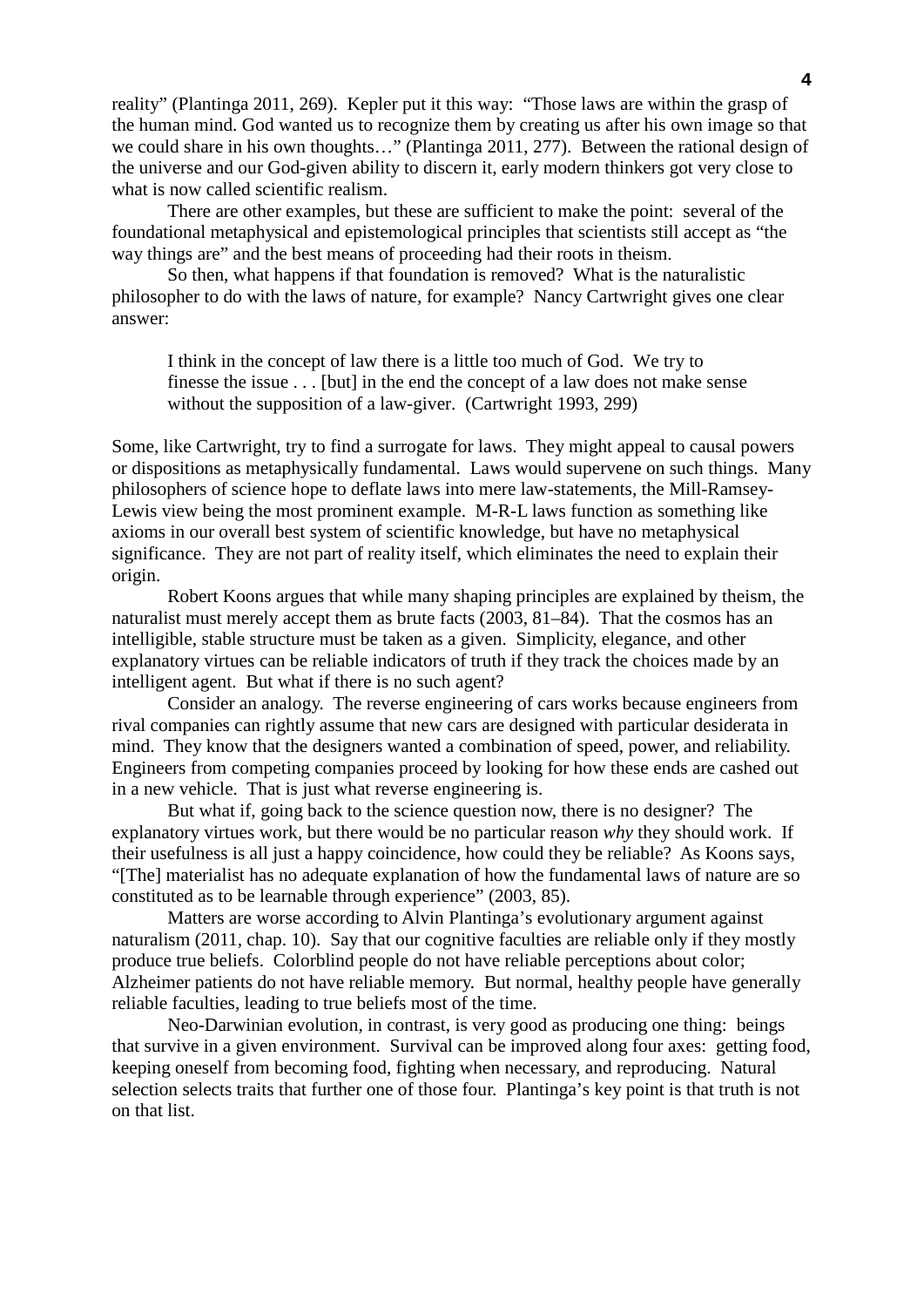For any advanced species that survives over a long period of time, its cognitive faculties will be adapted to its environment. The species' neurological traits will determine both (i) the content of its beliefs—if it has any,<sup>[4](#page-4-0)</sup> and (ii) its behavior. But why think, asks Plantinga, that the content of a creature's beliefs will be true? *We* desire truth, but all that matters for fitness is whether the creature behaves the right way in a given set of circumstances. If a creature has beliefs at all, their content is irrelevant so long as they induce behavior that helps the creature survive. Clearly a deer has to behave in the right way when facing a predator: it needs to run. But that does not entail that the deer has to have true beliefs about the predator. Its cognitive faculties merely have to produce adaptive behavior.

The same is true for all of our pre-human ancestors. Natural selection favored primates that behaved in ways that promoted survival. The upshot is that, under naturalistic evolution, there is nothing special about our cognitive faculties. As far as natural selection is concerned, there is no particular reason why the contents of our beliefs should be true. Our cognitive faculties are adaptive, and so useful in promoting survival, but a high degree of fitness only entails something about behavior. It need have nothing to do with true beliefs. But if our cognitive faculties are not typically producing true beliefs, then the truth of scientific beliefs is also in doubt. Hence the naturalistic Darwinist has a defeater for his/her own beliefs.

Surprisingly, there are naturalists that sympathize with this this line of thinking. Darwin himself worried about it and Thomas Nagel caused something of an uproar when agreeing that

unlike divine benevolence, the application of evolutionary theory to the understanding of our own cognitive capacities should undermine, though it need not completely destroy, our confidence in them. . . . Evolutionary naturalism implies that we shouldn't take any of our convictions seriously, including the scientific world picture on which evolutionary naturalism itself depends. (Nagel 2012, 27–28)

There are many replies to Plantinga's argument and I will not attempt to analyze them here. Instead, consider a narrower conclusion. Say that one believes two things: we live in an orderly, stable cosmos and our cognitive faculties are generally reliable. These are necessary conditions for scientific realism. As we have seen, the theist has reasons for believing them. Plantinga's argument, at the very least, raises some doubts for the naturalist. True scientific beliefs might be possible in a world where the Blind Watchmaker of natural selection rules, but they do not seem likely.

One might wonder if this is just a philosopher's problem. Perhaps science itself can help to resolve the matter. In fact, cognitive scientists at the University of California, Irvine and Rutgers University recently published a paper that is getting some attention across disciplines. They begin by showing that textbook evolutionary theory contradicts Plantinga. Our perceptions are "a detailed and accurate view of reality, exactly as we would expect if truth about the outside world helps us to navigate it more effectively" (Hoffman, Singh, and Prakash 2015, 1481). Perceptual mechanisms that were not veridical would be weeded out

-

<span id="page-4-0"></span><sup>4</sup> This claim presupposes that naturalistic evolution would only produce material beings. There would therefore be no immaterial souls or minds that might be involved in the belief forming process.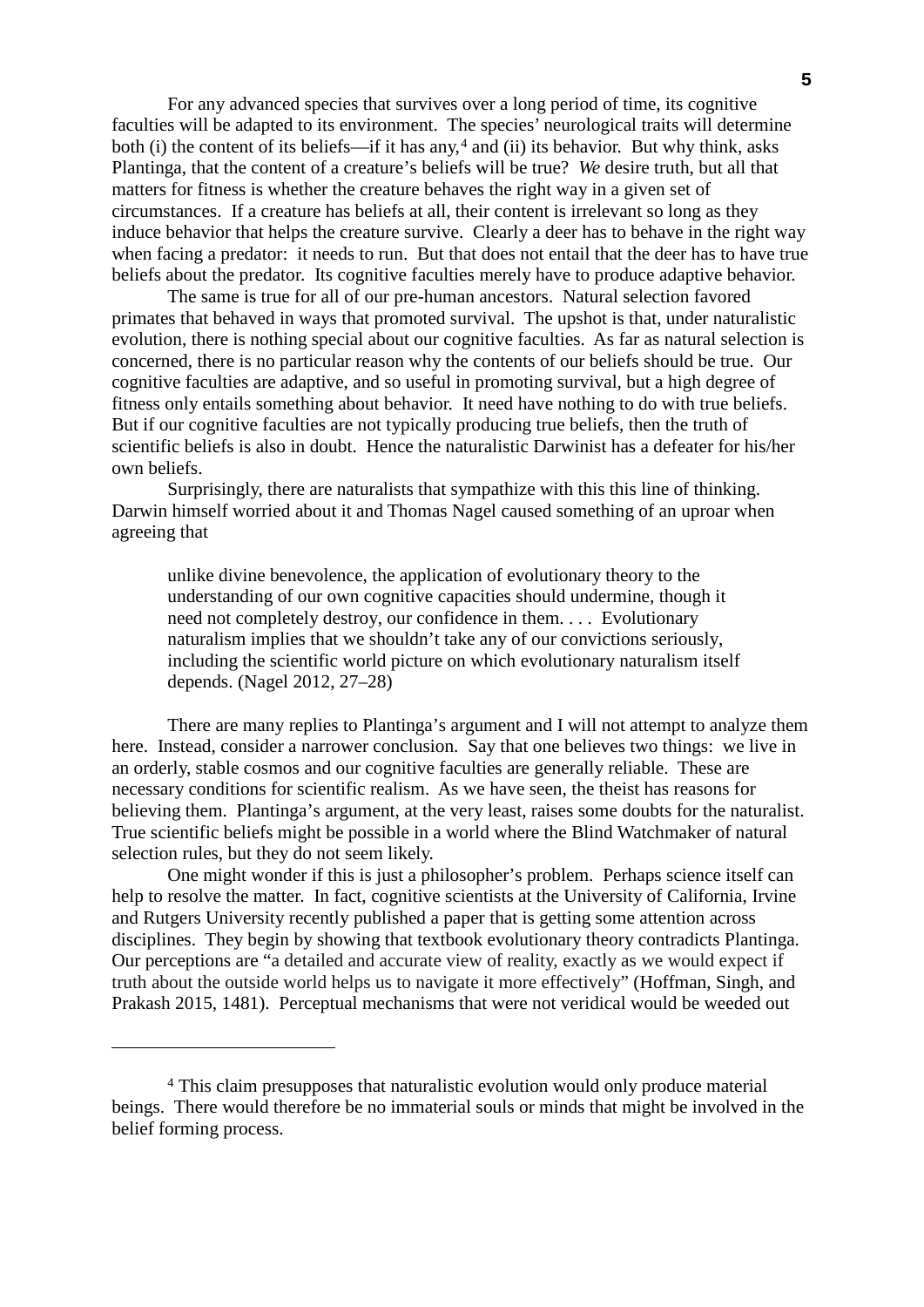by natural selection. (Note that when they use words like 'truth' and 'veridical', they are not talking about the content of beliefs. Their view is about accurate mental representations. The way these researchers use it, birds have veridical perceptions even though they have no beliefs in the propositional sense.)

Of course, not all animal perceptions are veridical. Frogs do not detect flies. They detect moving black spots of a particular size (Hoffman, Singh, and Prakash 2015, 1481). Some frogs can be surrounded by edible, recently deceased flies and not detect them. Moreover, male jewel beetles do not see females. They detect a particular glossy shade of brown that corresponds to the female's wing casings. This explains why male beetles will swarm empty beer-bottles, ignoring the females in the process and causing at least one population to collapse. In these and many other cases the perceptions were not based on veridical information, "but rather on heuristics that worked in the niche where they evolved" (Hoffman, Singh, and Prakash 2015, 1481). Perceptions like these, based on fallible heuristics, are "good enough" in the sense that they usually promote survival.

Their research question is this: When does natural selection favor the veridical over the merely heuristic? Should we expect frogs to one day see flies and not merely moving spots? If so, under what circumstances and how prevalent will such an adaptation be? Using evolutionary game theory and genetic algorithms, one can calculate how different "perceptual strategies" compete with one another. These will show which traits can coexist, which will dominate a population, and which will go extinct.

The studies simulated a wide range of visual perceptions. At one end is what they called "omniscient realism," which would include perfectly accurate perceptions from across the electromagnetic spectrum. That is an idealization, but one thought to be important for the study. Several, less-accurate perceptions were also simulated. The one most like human perception is "hybrid realism." This allowed for the veridical detection of shape and motion—what are often thought of as primary qualities—but also color, which they take to be merely phenomenological. At the far extreme they included the "interface perceptual strategy" in which no perceptions are veridical. For such a creature, none of the properties that it perceives to be in its environment exist in reality. If there are any primary qualities in the mind-independent world, that creature does not perceive them.

One might think that this final option is doomed to the heavy hand of natural selection. The reason they chose to include it is this. Consider the "save" button in a word processor. The icon probably looks like a 3½ inch floppy disk. While colleges student know what floppy drives are, none of their computers have them. In a few years, they might not have any memory of such things. As Hoffman points out, however, that need not be a problem. Clicking on the icon will still work just fine even though there is no such thing as a floppy drive in the computer. The interface perceptual strategy takes all of a creature's perceptions to function similarly. None of the properties that it perceives are literally out there in the world, although what it does perceive is correlated in such a way that it allows that creature to interact with its environment. That is sufficient, they argue, to include it in evolutionary simulations.

Their studies thus included a range of realist options of perception and one anti-realist one—the interface view. These were cast as competing traits in game-theoretic evolutionary simulations, as if they were different species each with a different range of perception. So then, when do the realist options out-compete the anti-realist one? Never. As Hoffman put it, "According to evolution by natural selection, an organism that sees reality as it is will never be more fit than an organism of equal complexity that sees none of reality but is just tuned to fitness. Never" (Gefter 2016). More precisely, various studies apart from their own show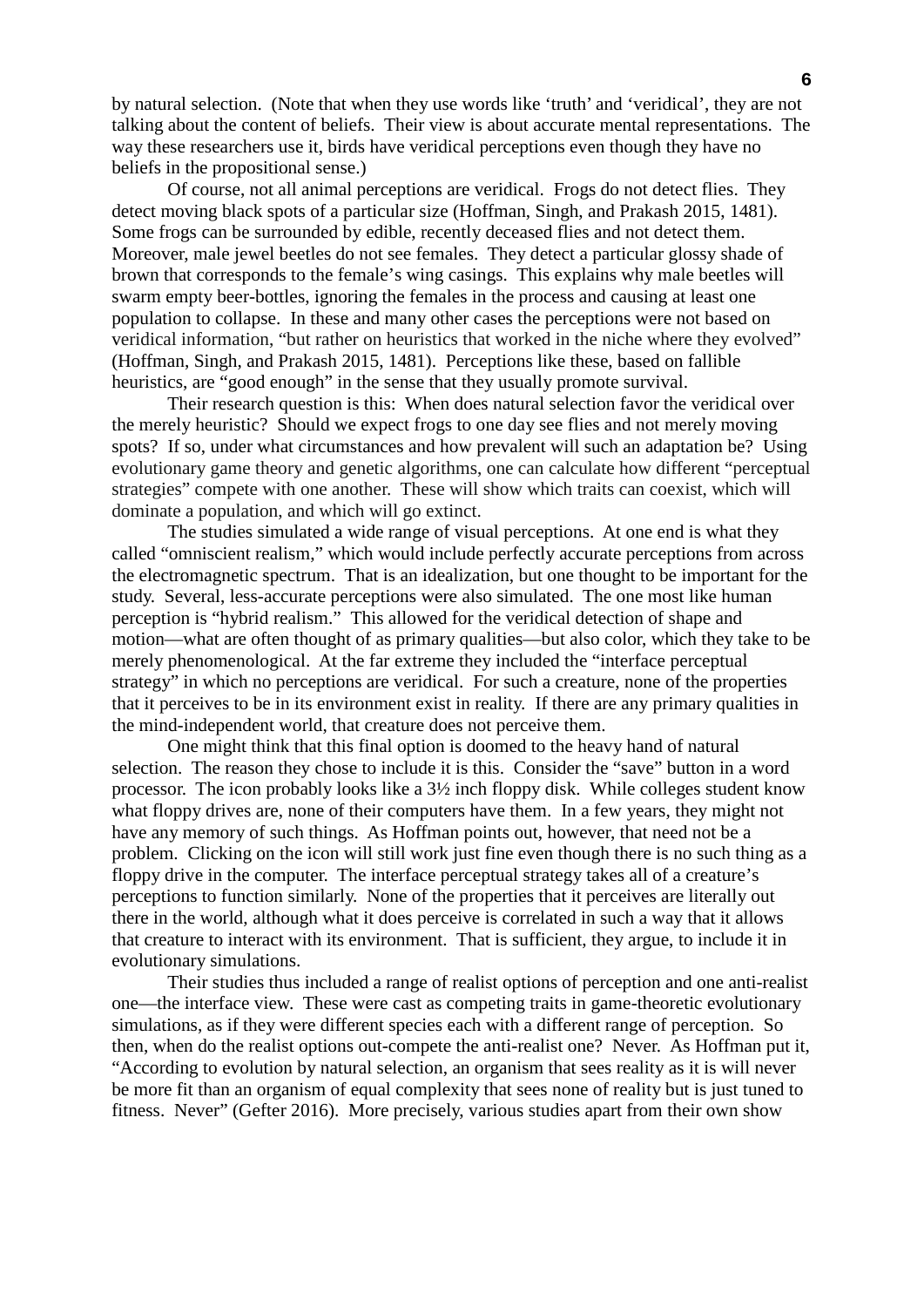that when interface perceptual strategies compete with any realist strategy, the former will drive the latter into extinction (Hoffman, Singh, and Prakash 2015, 1487). Not co-existence, which is an option. Extinction. The lone exception is a specially constructed environment where evolutionary advantage is forced to change in lockstep with truth. In other words, the deck can be stacked so that anti-realist perceptions do not win, but that is not the generic case. They conclude, "The key insight from these evolutionary games is this: Natural selection tunes perception to payoffs, not to truth" (Hoffman, Singh, and Prakash 2015, 1487).

One might think of their work as "Kantian evolution." If Kantian categories, which operate on sense-data to produce our phenomenal experience, were subject to evolutionary pressures, then natural selection is far more likely to give us categories that produce an adequate, representational phenomenal realm, rather than one that accurately depicts noumenal reality. They even explicitly mention the idea that "our perception of physical objects in space-time no more reflects reality than does our perception of a flat and stationary earth" (Hoffman, Singh, and Prakash 2015, 1491).

Let's put this in context. The question is the status of metatheoretic shaping principles, especially those related to scientific realism. For our purposes, we can ignore the larger issue of whether naturalistic evolution is ultimately self-defeating. Even so, there does still seem to be a tension between natural selection and scientific realism. According to Hoffman and his colleagues, when realist perceptual mechanisms have to compete with antirealist, heuristic ones, the latter win. Perceptual anti-realism drives realism into extinction. Internal, mental representations need only be reliable:

We've been shaped to have perceptions that keep us alive, so we have to take them seriously. If I see something that I think of as a snake, I don't pick it up. If I see a train, I don't step in front of it. I've evolved these symbols to keep me alive, so I have to take them seriously. But it's a logical flaw to think that if we have to take it seriously, we also have to take it literally. (Gefter 2016)

In short, naturalistic evolution produces *reliable* perceptions—correlated with reality. It does not produce *realistic* perceptions, showing us how things actually are.

Reliable with respect to what? The answer, in terms of natural selection, is our environment. Clearly our perceptions—and our cognitive faculties more generally—do help us navigate everyday situations. In terms of physics, that means medium-sized objects moving relatively slow. Our ancient ancestors were very good at finding berries, hunting animals without lethal claws, and avoiding animals that had them. But there is no particular reason, in terms of evolution, that we should be able to understand Planck-level physics or relativity. Quantum effects are generally hidden behind a very classical-looking world. And relativity only becomes apparent at cosmic scales or when objects are traveling over half the speed of light. Such phenomena cannot manifest themselves so as to influence our evolutionary development and so could do no work in shaping our cognitive faculties. A naturalist might rightly wonder, then, how reliable our cognitive faculties are when it comes to abstract physics.

To sum up, most theists believe that God wants us to have access to truth, rather than merely survive. Guided, theistic evolution provides a means to ensure that our senses, reason, and memory are up to the task. From a naturalistic point of view, however, scientific realism about fundamental physics has no such grounding. Without some sort of buttress or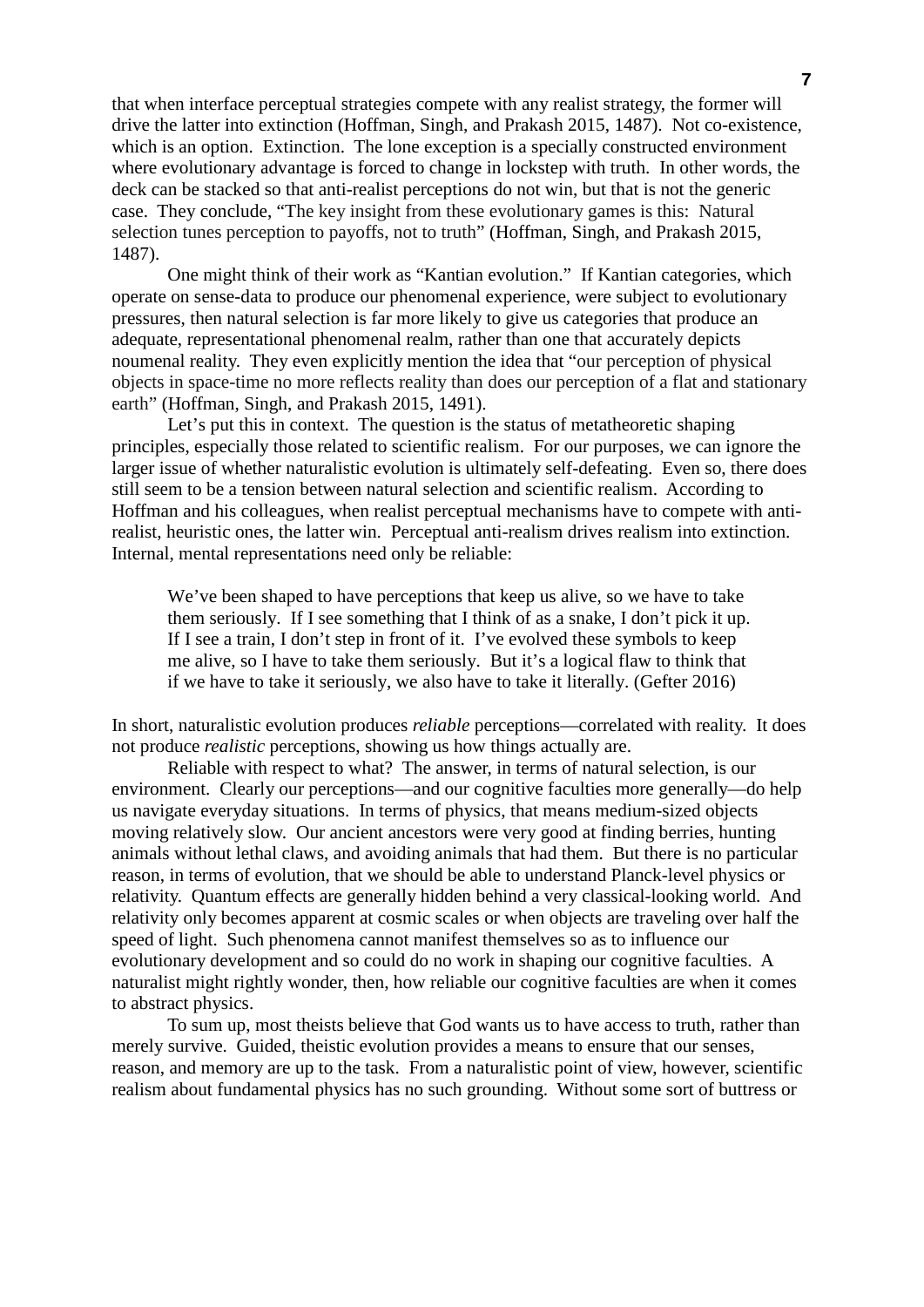hidden variable—some principle alongside natural selection that has a preference for truth evolution is not likely to produce realistic theoretical beliefs.

If one is a naturalist and rejects the theistic basis for the rational structure of nature or the reliability of our faculties for understanding that structure, what options are available?

One could appeal to chance. After all, nothing here shows that nature *cannot* have a rational structure or that reliable faculties are nomologically impossible. In terms of naturalistic evolution, such things are merely unlikely, but unlikely things happen. This seems to be philosopher Jerry Fodor's approach. In his view, reliable conscious intelligence was a "hopeful monster," a term made popular by paleontologist Stephen J. Gould (Fodor 2002, 31). A hopeful monster is an unlikely macro-evolutionary change that just happened to work in its environment. It is not something that a good Darwinian would have expected, but it is still possible given enough time.

These sorts of arguments are notoriously hard to evaluate. In principle, any nomologically possible event can be explained away by appeal to chance. If we live in the right kind of infinite multiverse, for example, then there must be some universe like this one that beat the evolutionary odds. There will also be one in which my book sells a million copies, and one where a massive diamond meteorite falls in our yard. Given sufficient probabilistic resources, even the most fanciful event might be nothing more than a matter of chance with no further explanation needed.

One might instead simply reject scientific realism. Perhaps science is not about discovering the deep truths of physical reality. Both the history and philosophy of science provide reasons to think this might be the case. After all, there are many examples of successful theories that were eventually overthrown. Scientists, it seems to me, are naively overconfident about this question, dismissively rejecting anti-realism out of hand. But as Kyle Stanford has argued (2006), textbook science depends on what options scientists could come up with at a given point in time. What counts as a scientific truth depends very much on historical happenstance. Niels Bohr preferred the Copenhagen approach to quantum mechanics that Einstein opposed. Decades later, Bohmian mechanics was developed: an empirically equivalent, deterministic quantum theory with no collapse of the wave-function. Many physicists see the Bohmian approach as an ad hoc way of fitting quantum phenomena into a more classical framework. But what if Bohmian mechanics had been developed in 1923? Would we now be thinking of *it* as the standard view and that the Copenhagen approach was the odd alternative? Would anyone now believe that nature contained an element of irreducible randomness? This illustrates Stanford's challenge: if some of the things we believe about quantum physics are only because Bohm failed to get there first, why should we take standard quantum mechanics realistically? In short, there are reasons for a scientific realist to tread lightly.

Nonetheless, it would be difficult for most naturalists to embrace global anti-realism given that the success of science, understood in realist terms, is often touted as the best argument for naturalism in the first place. Naturalism says that only natural entities exist. What are those? The sorts things that the natural sciences study. Questions about fundamental ontology are left to science itself. But if science is not in the business of discovering what really exists, as the anti-realist says, then it would be in no position to answer those questions.

The best option for the naturalist, it seems to me, lies elsewhere. Say that Koons and Plantinga are right: Naturalists tend to believe in both scientific realism and evolutionary biology, but the two seem to be in tension with one another. Beliefs at the level of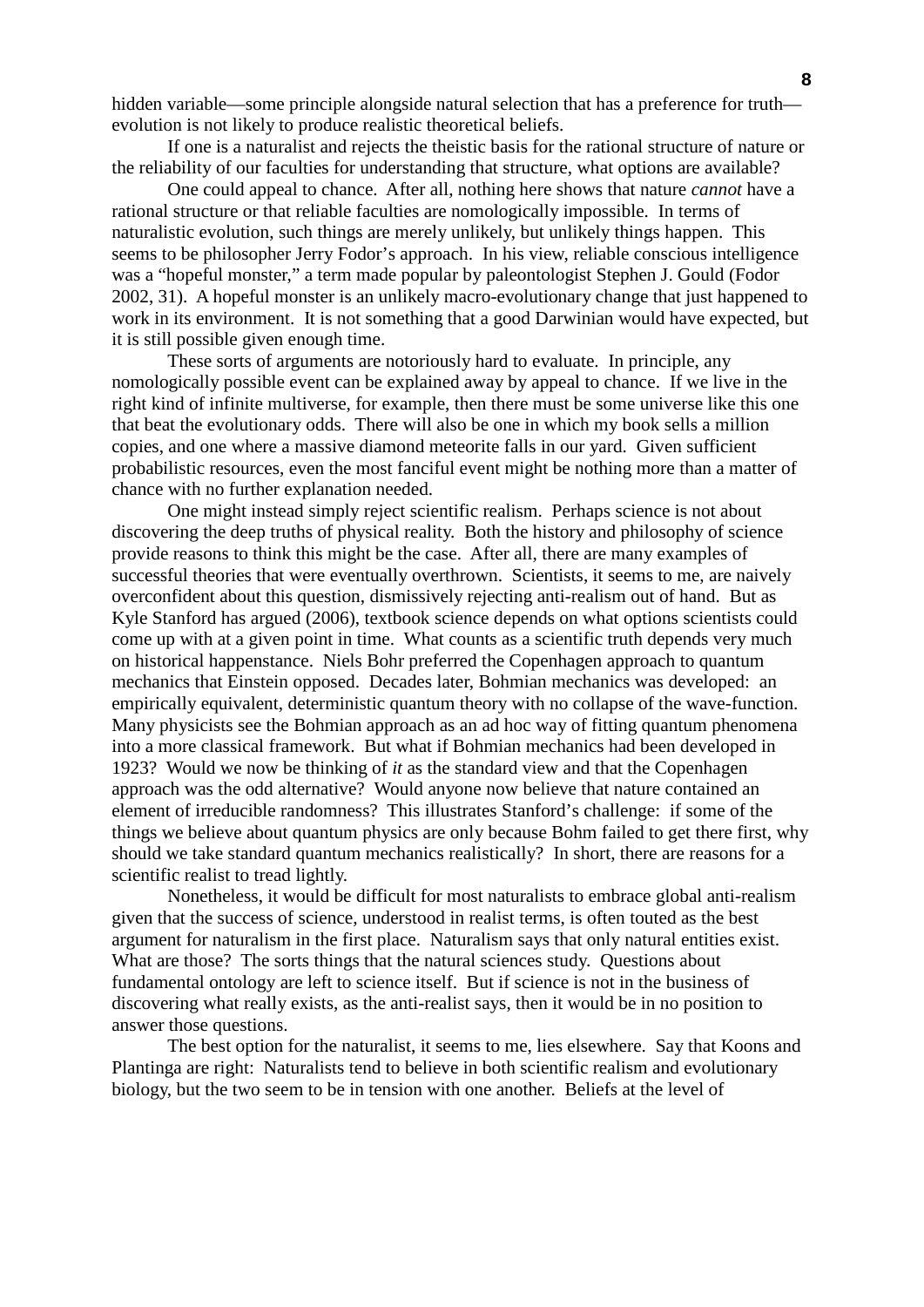evolutionary biology are in conflict with more abstract beliefs in epistemology and the philosophy of science.

While this can be uncomfortable from a cognitive point of view, it is also quite common. There are all sorts of conceptual tensions with no resolution in sight, some within physics itself. The one between quantum mechanics and general relativity is the best known, but there are many more. These tensions and mismatches are the main reason why full-blown reductionism has failed (Koperski 2015, chap. 6). Forget about reducing psychology to neuroscience. There may never be a completed reduction of thermodynamics to atomic physics or of classical chaos to quantum mechanics. The reductionist dream of a fully unified science is a promissory note that will not be paid off.

Matters only get worse when trying to square physics with metaphysics. Do you believe that the past and future are intrinsically different? If so, space-time physics will present some difficulties. How about free will? It may be that some sort of soft determinism is the best that science itself can accommodate. That is not to say that one should immediately give up libertarian freedom or the passage of time if science seems to be in conflict with such views. The point is merely that there are tensions between science and common philosophical beliefs that many of us hold. There are, of course, strategies for reconciling these matters. Or one might hope that there must be *some* way to reconcile fundamental science and more abstract beliefs, even if no solution is currently known.

The naturalist can make a similar move. Even if neo-Darwinism and scientific realism are in tension, there is still a great deal of conceptual distance between the two. Plantinga thinks we can clearly see how evolution impinges on philosophy. Perhaps the naturalist, or at least the naturalist who has rejected reductionism, should be skeptical. Medical science has failed to sort out the causal links between eggs, consumed cholesterol, blood cholesterol, heart disease, and longevity. Perhaps we just are not smart enough to understand how evolution could produce creatures with veridical cognitive abilities.

Call this response *skeptical naturalism*, based on a similar strategy in philosophy of religion known as *skeptical theism*. The latter is the view that while general truths about God are knowable, one cannot know in any individual case why God acts in any particular way. So the skeptical theist believes there are good answers to the problem of evil from a God'seye point of view, but those reasons are not knowable in any specific case. The skeptical naturalist is a scientific realist who believes in evolutionary biology, but does not believe that we can clearly understand all of the connections between them, weaving through epistemology, psychology, neurophysiology, and the rest. The skeptical naturalist believes that somehow it all meshes together, but we are not in a position to grasp the causal relations. In my view, this is an expression of faith, in this case faith in naturalism. This is not a defect, since I do not think that finite creatures can get around in the world without faith, regardless of what naturalists typically say about such things.

Putting realism to the side, let's circle back and briefly consider some other shaping principles.

Koons says that the naturalist has to accept many principles that they have inherited from theism as brute. Is that a problem? Perhaps it does not matter how scientists stumbled on ideas like the uniformity of nature. The point is that they work. Shaping principles are not algorithms; they are rules-of-thumb. If these principles stop being useful with respect to future science, they will be replaced with new ones. That is what happened when quantum mechanics came along, despite Einstein's objections.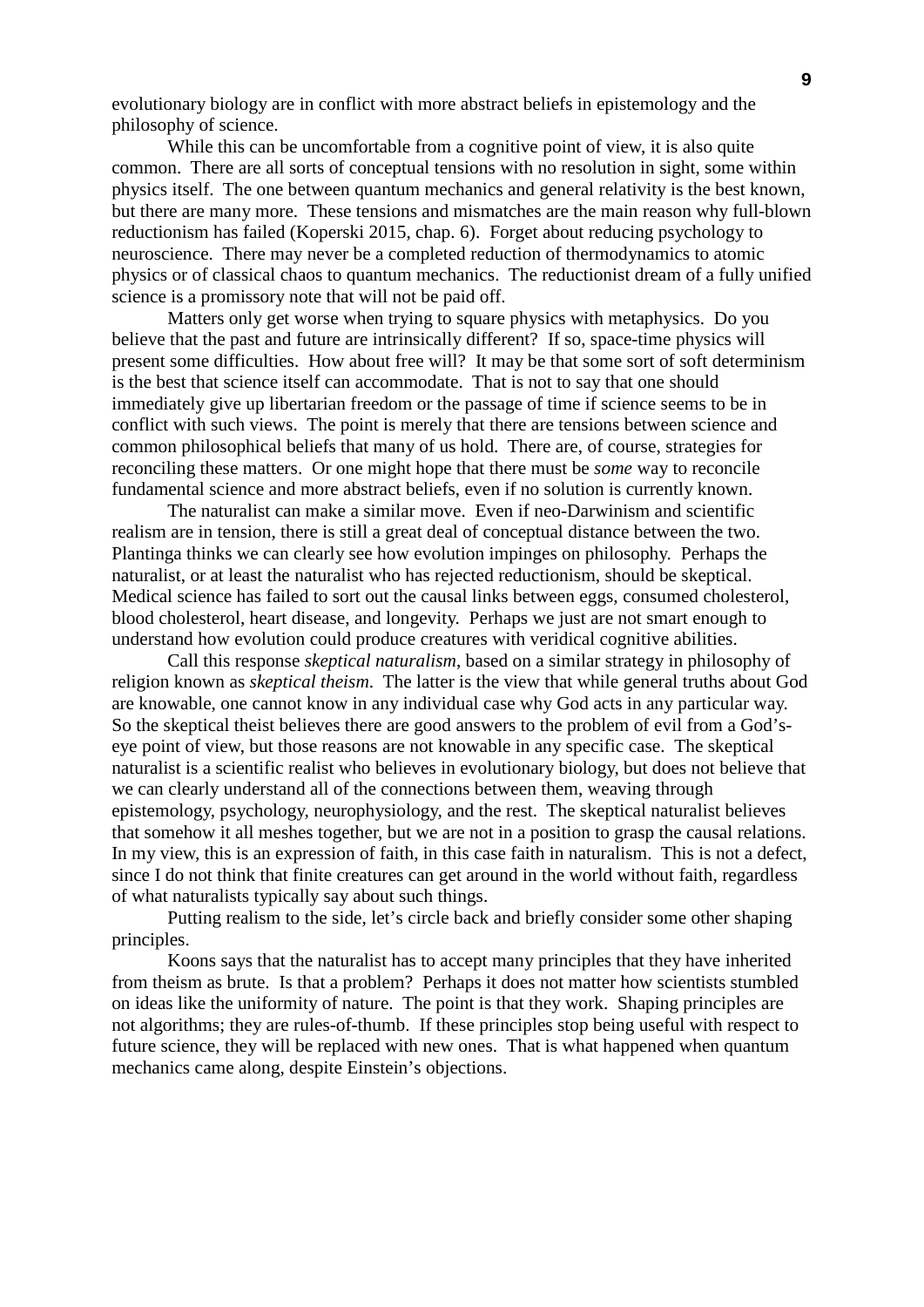However, the naturalist will have a harder time with explanatory virtues like simplicity and elegance. Two things need to be explained: (i) why there are laws, symmetries, etc., that have such properties; and (ii) how we are able to reliably discern them.

One approach is to treat the aesthetic virtues the way a Humean treats causation. Hume was fine with events, like pushing a book and the book falling on the floor. What Hume famously denied was that there is something over and above those events: causation itself. For a good Humean, the sense that the pushing caused the book to fall is nothing more than a psychological projection. Causation is not out there in the world to be discovered.

The Humean might take a similar approach to the aesthetic shaping principles. On this view, beauty is in the eye of the beholder. Scientists are not detecting anything in mathematical physics that corresponds to elegance. They have instead mistaken their projections for discoveries.

Like all projectivist accounts, realists are not likely to accept this story. The dialectic is by now quite common. The projectivist explains away, say, ethical obligation or religious experience as being merely in us. We are told that we have mistakenly mapped our phenomenology onto the world itself, and that there is no God to experience or obligations apart from our feelings. Ethical realists and most theists reject this reduction. They complain that, upon reflection, they are not naively projecting their feelings onto the desert landscape of natural events, and that projectivist accounts do not take their experiences and arguments seriously.

I tend to think that Newton, Einstein, and Steven Weinberg would have much the same reaction to projectivist accounts of aesthetic shaping principles. They are not imposing elegance and simplicity onto mathematical descriptions of the universe; they are discovering those properties. Weinberg suggests that it was the beauty of general relativity that led him and others to embrace it before there was good evidence (Plantinga 2011, 47). If beauty were merely a matter of human psychology, how could it be useful in the hard sciences? Putting beauty and mathematical elegance to the side for the moment, there are plausible naturalistic accounts of simplicity available. As Elliot Sober has argued, in some cases simplicity can understood in terms of Bayesian likelihoods (2015, chap. 2). If *e* is some evidence, *hs* a simple hypothesis, and  $h_c$  a more complex one, then *e* favors  $h_s$  when the probability of *e* given  $h_s$  is greater than the probability of *e* given  $h_c$ ,  $Pr(e|h_s) > Pr(e|h_c)$ . In order to invoke simplicity, says Sober, one need only argue in favor of these relative likelihoods. In other cases, it can be justified purely as a matter of predictive success, the idea being that simpler models tend to be influenced less by noise in the data. Without going into the details, it does seem to me that simplicity can largely be defended in ways amenable to naturalism.

What about other aesthetic properties? While elegance cannot be reduced to probability, one might be able to naturalize it. This is Theo Kuipers's approach when defending appeals to beauty in science (Kuipers 2002). He allows that there is something real that scientists are calling 'elegance.' What it is, precisely, is less clear. Consider Weinberg's claim: "Through countless false starts, we have gotten it beaten into us that nature is a certain way, and we have grown to look at that way that nature is as beautiful" (1992, 158). The properties that Weinberg is talking about are not intrinsically beautiful, on this view, as if beauty were a Platonic form that might be instantiated here and there. Aesthetic properties in physics are things that scientists pick up by exposure. Physics students are given examples of the laws of nature and then come to see them as beautiful. The naturalist can allow that there is something in the mathematics to be detected, which through experience one comes to sense as beauty.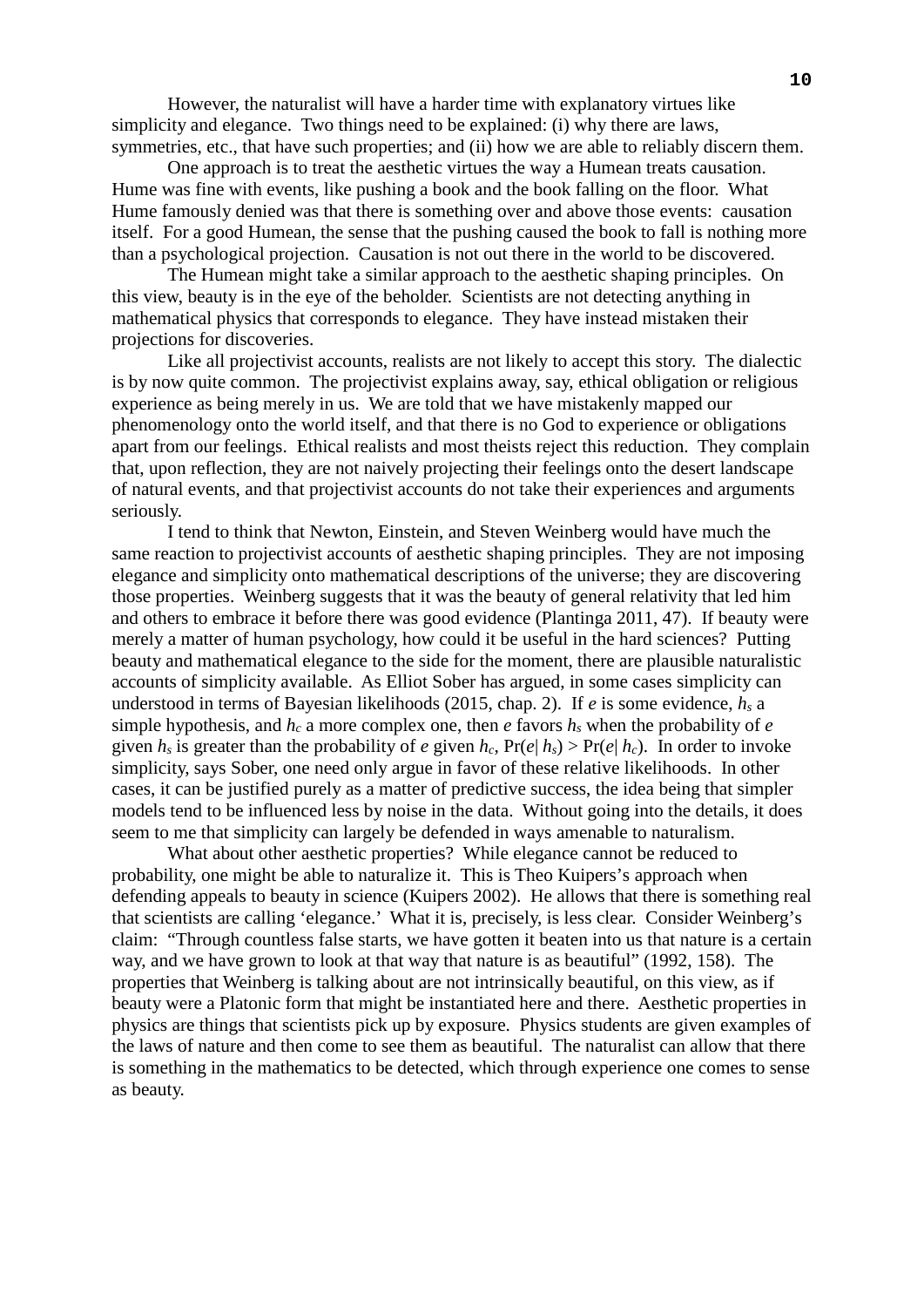That, it seems to me, is the most plausible approach to these questions that the naturalist has to offer. What it does not explain is why there is anything out there to detect in the first place. What is this property that physicists come to recognize as elegance and why does it exist? That unanswered question makes many philosophers of science reluctant to allow aesthetic properties any place in a material world. In fact, when Kuipers presented his paper titled "Beauty: A Road to Truth" several years ago at the British Society for the Philosophy of Science, the audience was extremely hostile. They recognized that even a naturalized view of elegance did not fit well in a material world.

This paper started with the well-established idea that science depends on philosophical assumptions. That these assumptions had theistic roots, in contrast, is often overlooked. Early modern scientists believed that God both ordered the cosmos in a lawlike way and provided humanity with the ability to discover that order. It is no surprise, then, that their tacit philosophy of science most closely resembles realism. As Plantinga and Koons have argued and as cognitive science now seems to suggest, naturalism lacks the resources to likewise provide support for realism. A similar conclusion holds for explanatory virtues such as simplicity and elegance. They are imperfect guides, no doubt, but the fact that they work well at all seems to require an explanation. Once again, theism provides a rationale for their use while naturalism struggles to accommodate them.

Naturalists will complain that theism is a weak explanation. While that is debatable, one thing is clear: theism made tangible contributions to the rise of modern science, which cannot be written-off as artifacts of a more religious age. That should tell us something about the relation between science and theology, and whatever that is, it is not that the two have been at war for the past 400 years.